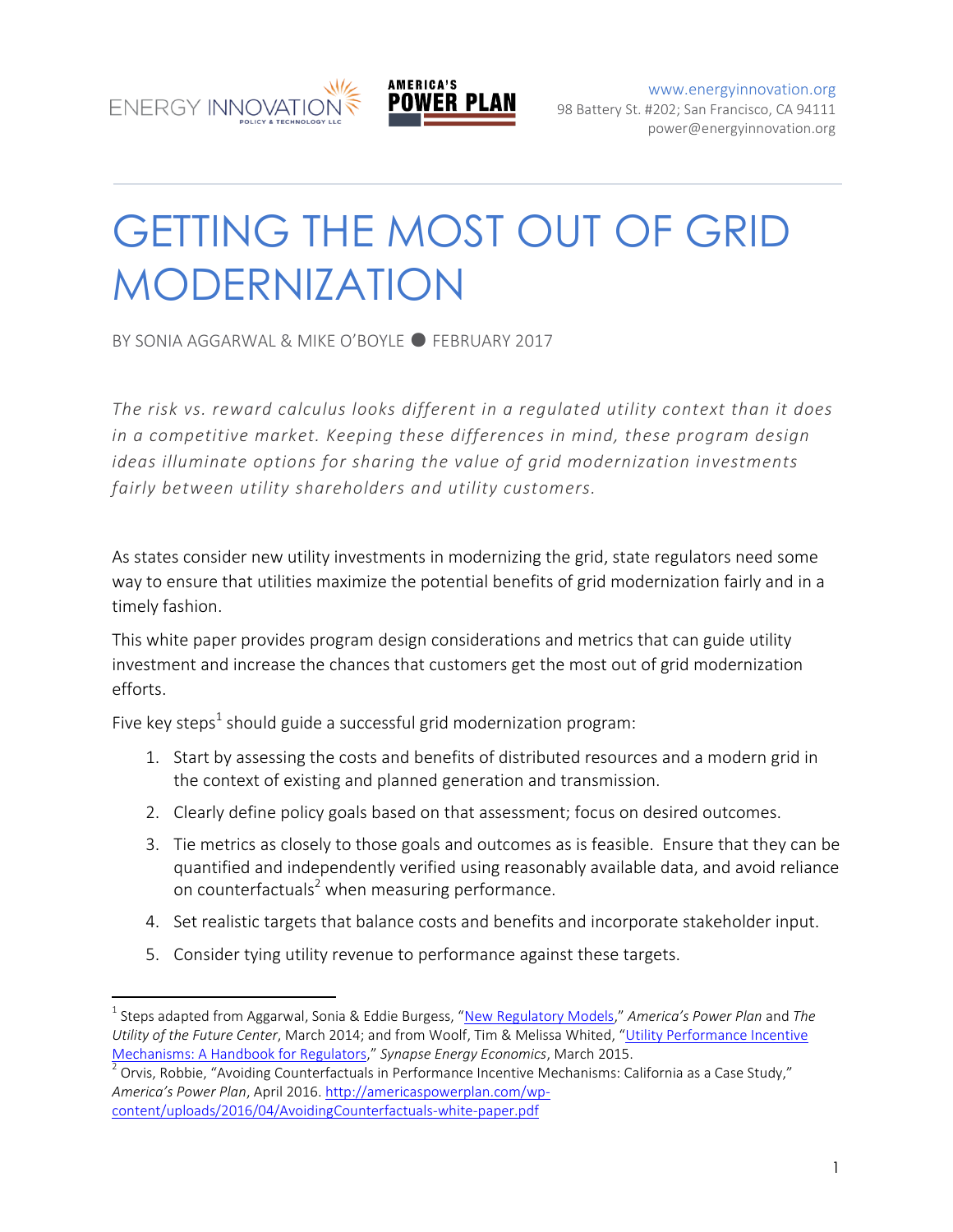The following sections walk through these steps in order.

## **STEP 1. CONDUCT AN INTEGRATED ASSESSMENT OF THE DISTRIBUTION AND TRANSMISSION SYSTEMS**

Good practice for grid modernization programs starts with "integrated distribution planning" (IDP), a practice in which demand-side and distribution-level investments are considered in conjunction with bulk-system resources to achieve an optimized, integrated system.<sup>3</sup> This includes understanding the potential contribution from distributed energy resources, including a general assessment (and ideally a locational assessment) of a cost-effective portfolio of resources.<sup>4,5,6</sup> Without a clear assessment of how distribution-level resources can provide value to the grid as a whole, utilities will struggle to unlock the full potential of grid modernization to provide environmental, reliability, and savings benefits.

At the same time, IDP can produce the data that regulators and stakeholders will need to measure and set rational targets for grid modernization performance. Smart customer-facing rate design, DER procurement, and technology deployment can then be used to improve overall environmental and economic performance.

## **STEP 2. DEFINE THE GOALS OF A GRID MODERNIZATION PROGRAM**

Different regions may identify different goals for grid modernization programs; the point is that time should be spent early in the program to ensure that stakeholders are on the same page with the full set of goals. This paper focuses on the three goals we consider most important: Investment to modernize the grid should yield: (1) affordability, (2) resilience, and (3) environmental performance.

## **STEP 3. CHOOSE METRICS FOR EACH GOAL**

Focusing on broader outcome-oriented metrics<sup>7</sup> for the full portfolio of grid modernization investments allows the utility more flexibility to find the least-cost approach to deliver outcomes and should reduce the administrative burden on regulators reviewing utility investments. For example, the utility has choices about whether to focus on Volt-VAR optimization programs, improve integrated system planning, improve customer response through automation or

 $\overline{a}$ 3 For a definition of IDP, see Electric Power Research Institute, *The Integrated Grid*, accessed January 26, 2016, [http://integratedgrid.com/;](http://integratedgrid.com/) SolarCity, "Integrated Distribution Planning," 2015. [http://www.solarcity.com/sites/default/files/SolarCity%20White%20Paper%20-](http://www.solarcity.com/sites/default/files/SolarCity%20White%20Paper%20-%20Integrated%20Distribution%20Planning_final.pdf)

[http://www.solarelectricpower.org/media/438405/Proactive-DER-Planning\\_SEPA\\_BV.pdf.](http://www.solarelectricpower.org/media/438405/Proactive-DER-Planning_SEPA_BV.pdf)

4 For more detail, see "More Than Smart," *Greentech Leadership Group*, August 2014. <sup>5</sup> This is the ultimate goal of California's Distributed Resource Planning proceeding: [http://www.cpuc.ca.gov/General.aspx?id=5071.](http://www.cpuc.ca.gov/General.aspx?id=5071)

[<sup>%20</sup>Integrated%20Distribution%20Planning\\_final.pdf.](http://www.solarcity.com/sites/default/files/SolarCity%20White%20Paper%20-%20Integrated%20Distribution%20Planning_final.pdf) For examples and best practices, see Coleman, Amy et al., "Planning the Distributed Energy Future: Emerging Electric Utility Distribution Planning Practices for Distributed Energy Resources", Smart Electric Power Alliance, 2016.

 $^6$  Bode, Josh et al., "Addressing the Locational Valuation Challenge for Distributed Energy Resources," Solar Electric Power Alliance in partnership with Nexant, September 2016.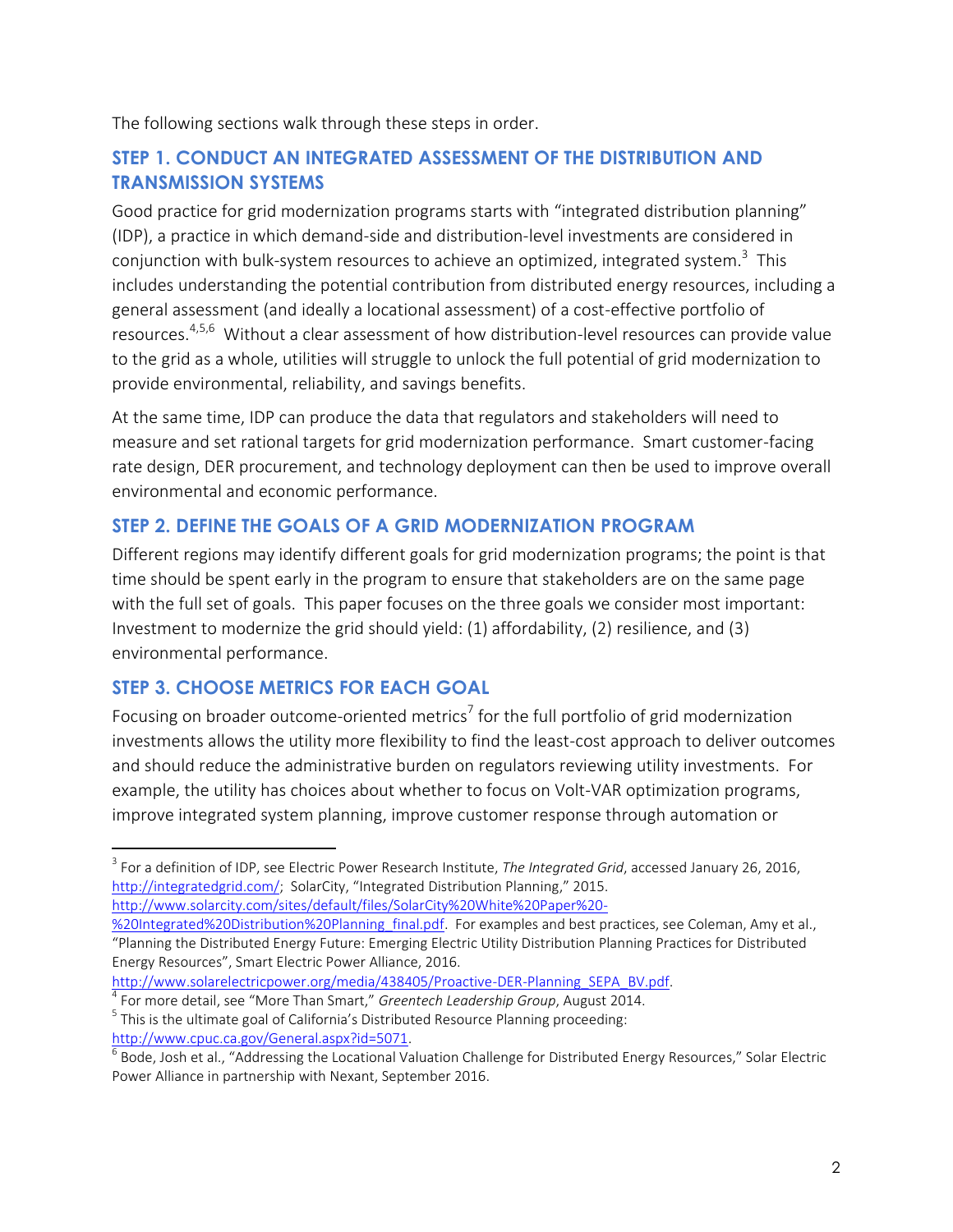enrollment in time-of-use rates, or undertake any number of other measures. Over the course of a grid modernization investment program, the utility is likely to learn which of these avenues or combination thereof is most effective. And as long as outcomes are being achieved for each goal, regulators and customers may not need to perform line-by-line review of the utility's individual investments and activities.

At the same time, policymakers should consider how much control the utility has over performance for each metric. The degree of control most often lies on a spectrum. For example, customer behavior that is outside the utility's control can impact overall bills. However, there are actions the utilities can take to shape customer behavior to some degree. The utility should be encouraged to weigh those kinds of actions against more traditional investments.

The following sections provide sample metrics for each of the three goals: (1) affordability, (2) resilience, and (3) environmental performance.

#### *Measuring affordability*

 $\overline{a}$ 

Overall program cost or bill savings per customer (\$ or %) are the most direct and outcomeoriented affordability metrics. However, it does not pay to consider only these metrics in isolation as representative of affordability. Program costs should be considered in the context of the value grid modernization is delivering to customers. The metrics described in the rest of this section focus on outcomes that signify a good *value* program, as opposed to focusing strictly on least-cost.

Peak demand reduction or *system load factor*<sup>8</sup> represent two similar approaches to determine the value of grid modernization investments, since a modern grid should be managed dynamically and thus should strive to become less "peaky." Reducing peak or increasing system load factor saves money by taking better advantage of existing infrastructure (reducing the need for additional investment) and by avoiding purchasing energy at the most expensive times. A 2009 Federal Energy Regulatory Commission report provided demand response potentials for each state, ranging from 5-23 percent of peak demand.<sup>9</sup> These rough estimates—plus one or two carefully chosen normalization factors—could form the basis for a peak demand reduction target until analysis can be conducted to determine utility-specific achievable potential and assess the economic benefits of peak reduction. If a state or region decides to conduct such a study, it should incorporate information from the utility, but rely primarily on independent analysis. An outcome-oriented metric such as a *reduction in peak from a start year* (kilowatts: perhaps system average, perhaps per feeder) can focus investments and activities on minimizing

 $^8$  System load factor refers to the average load divided by the peak load in a specified time period.

 $^9$  See Federal Energy Regulatory Commission, "A National Assessment of Demand Response Potential." June 2009, at Appendix A.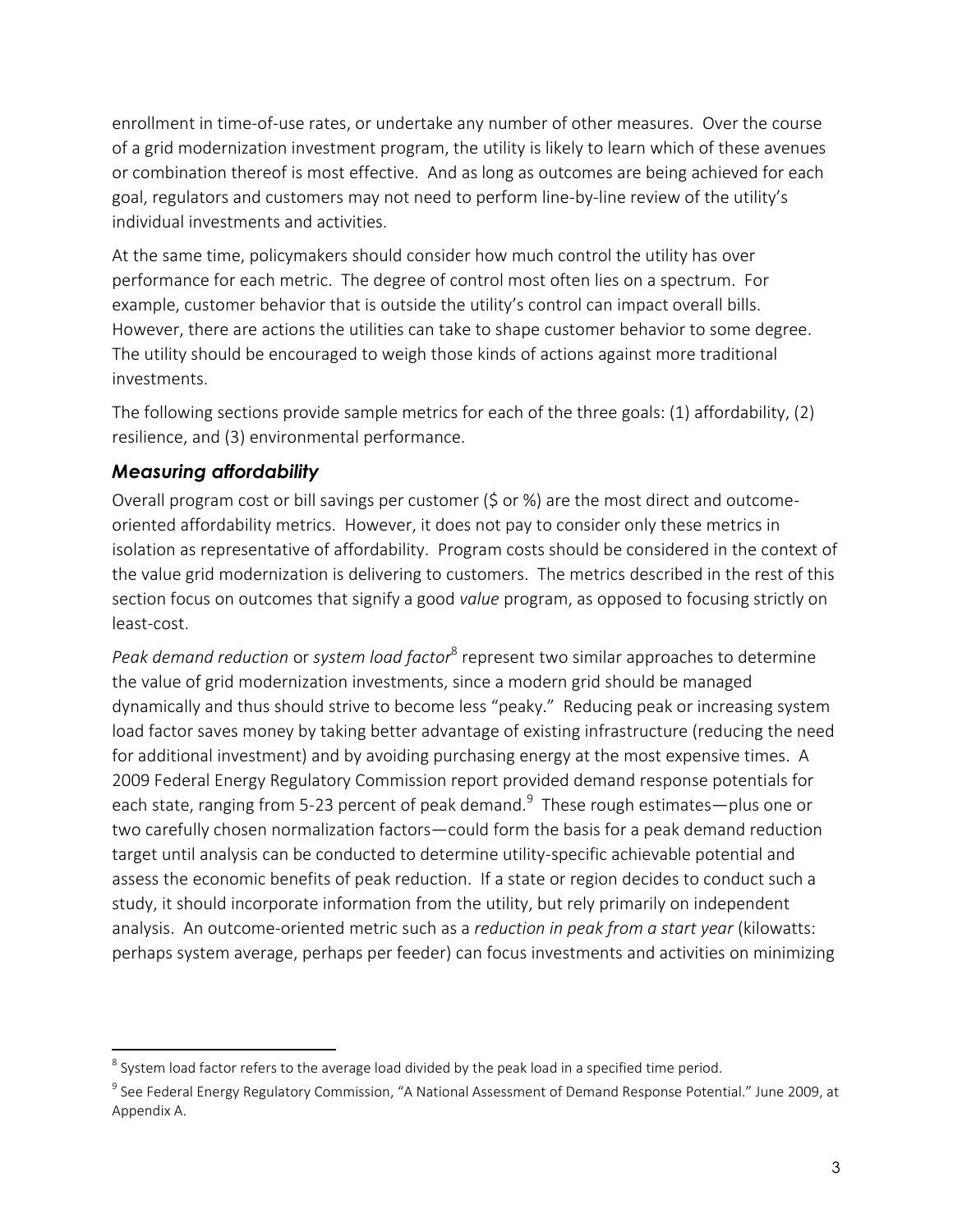overall costs.<sup>10</sup> Absolute peak reductions could be normalized to account for economic growth or weather anomalies.

Additional metrics may also be worth tracking in the category of affordability, particularly where regulators feel the utility has fallen short or could use the help of third parties. For example, the following indicators may be useful to consider: enrollment in an opt-in time-of-use rate (# or % of customers); enrollment in a demand response program (# or % of customers); customer and third-party information access (# of customers accessing online information, # of times accessed per month, % of customers sharing data with third parties); and share of customers using automation technology in conjunction with time-varying rates (%).

#### *Measuring resilience*

Well-executed grid modernization efforts improve situational awareness and allow for islanding or other approaches to stop cascading outages. Focusing on real-world measures of *reduction in outage frequency (SAIFI) and duration (SAIDI) compared to a baseline start year* is not a radical idea, but it is a good place to start. It can be tempting to try to develop a system to attribute outage reductions to particular grid modernization investments, but this should be avoided if possible, as it can result in a contentious and administratively-complicated process.

At the same time, it can be daunting to set a baseline number or year against which performance should be measured, as outages vary dramatically over time due to unpredictable weather events. Normalization can help; *using a rolling average of three years* is a common practice to reduce the impact of outlier years. Metrics for Energy Efficiency: Options and Adjustment [Mechanisms](http://americaspowerplan.com/wp-content/uploads/2016/04/EEMetricDesign-white-paper.pdf) from America's Power Plan provides greater detail on different approaches to weather- and economic normalization. $^{11}$ 

If resilience to catastrophic events is of particular interest, as it has been on the U.S. East Coast, focusing on *the recovery of crucial electricity service to key first responders* may be one outcome of interest. In particular, regulators could put additional emphasis on SAIDI and SAIFI metrics for, e.g., hospitals, fire departments, community centers, police stations, schools, government buildings, and mental health institutions. This focus on outcomes would direct attention to critical parts of the distribution system, while still leaving appropriate flexibility for utilities to find the least-cost and most effective means to improve resilience for key service providers.

## *Measuring environmental performance*

Grid modernization can unlock the value of distributed energy resources like rooftop solar, community solar, demand response, electric vehicle charging, and other customer-sited storage that provides or enables inexpensive zero-carbon energy. These technologies can help reduce pollution by directly avoiding polluting forms of generation or shifting energy demand patterns

 $\overline{a}$  $^{10}$  For an example of how to design an incentive around such a metric, see O'Boyle "Designing a Performance Incentive Mechanism for Peak Load Reduction: A Straw Proposal," 2016. [http://americaspowerplan.com/wp](http://americaspowerplan.com/wp-content/uploads/2014/10/Peak-Reduction-PIM-whitepaper.pdf)[content/uploads/2014/10/Peak-Reduction-PIM-whitepaper.pdf.](http://americaspowerplan.com/wp-content/uploads/2014/10/Peak-Reduction-PIM-whitepaper.pdf)

<sup>11</sup> See Orvis, Robbie, et al., "Metrics for Energy Efficiency: Options and Adjustment Mechanisms." 2016.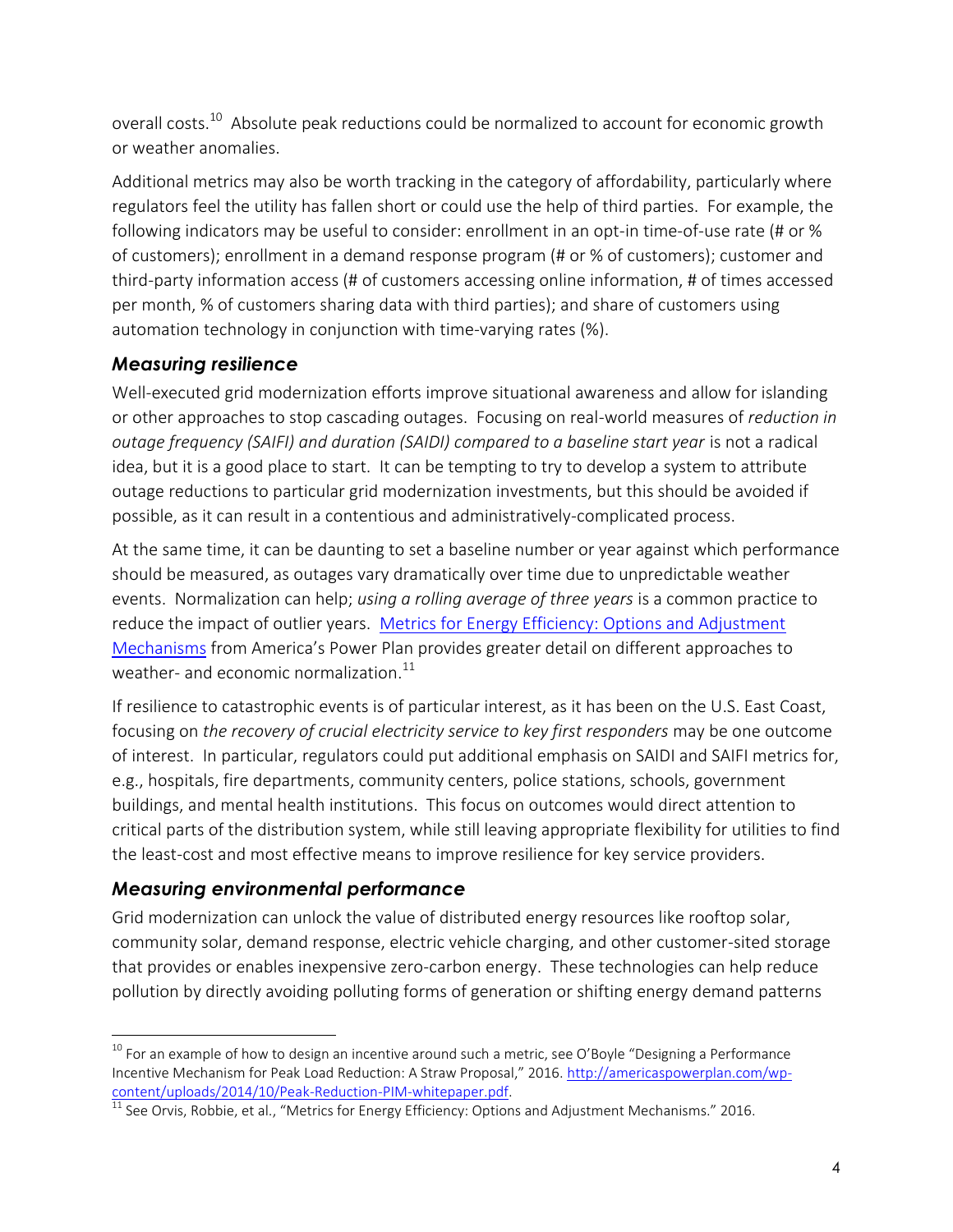to better align with the availability of solar and wind. They add flexibility to the system, which enables higher shares of clean electricity. $^{12}$  Ensuring the changes resulting from grid modernization investments materially impact decisions made at the bulk-system level (be that through wholesale markets or integrated planning, depending on the institutional structure of the region) is a crucial opportunity to improve environmental performance.

To ensure the emissions benefits of distributed generation programs in particular, some jurisdictions have adopted basic pollution standards for distributed generation (to ensure that programs are not incenting distributed diesel generators, for example).<sup>13</sup> Illinois took another approach to measuring emissions by adopting an *emissions intensity metric* (lbs/kWh) to guide its grid modernization efforts. The measurement determines the variable carbon value of a kilowatt-hour of electricity for all 8,760 hours in the year, to better understand which hours of the day are the dirtiest and help quantify the environmental benefits of grid modernization.<sup>14</sup>

Beyond those important ways to minimize pollution as part of grid modernization, several other indicators can focus attention on driving pollution reduction benefits. For example, growth in emissions-free distributed generation hosting capacity<sup>15</sup> or electric vehicle charging capacity compared to a baseline year, interconnection speed (average per customer), or total number of grid-connected distributed generation facilities (nameplate capacity, number of customers).

#### **STEP 4. CREATE AN OPEN PROCESS TO SET TARGETS**

 $\overline{a}$ 

Once metrics are selected, reasonable targets must be set. A transparent process should include plenty of time for stakeholder review and comment, and targets should be set far enough into the future to accommodate investment and program timelines. Consideration should be given to the unique context of each region or utility, and care should be given to place the targets within a range that represents a stretch, but not an unreasonable one. This is ultimately more an art than a science. That's why it is important to establish a transparent and predictable process for calibrating the targets based on real-world performance data. Laying out the process for calibration at target revision ahead of time will be critical to keeping investment risk low for utilities.

http://www.epri.com/abstracts/Pages/ProductAbstract.aspx?productId=000000003002005812

 $12$  Orvis, Robbie & Sonia Aggarwal, "Grid Flexibility: Methods for Modernizing the Power Grid," Energy Innovation, April 2016. [http://energyinnovation.org/wp-content/uploads/2016/05/Grid-Flexibility-report.pdf.](http://energyinnovation.org/wp-content/uploads/2016/05/Grid-Flexibility-report.pdf)

<sup>&</sup>lt;sup>13</sup> See, e.g. 7-1144 Del. Admin. Code § 3 (2006), regulation to control the air emissions from DG units and emergency generators; Cal. Code Regs. tit. 17, § 94203 Table 2 (2007), requiring manufacturers of electrical generation technologies that are exempt from district permit requirements to certify their technologies to specific emission standards before they can be sold in California.

<sup>14</sup> "ComEd to Launch Unprecedented Environmental Measurement Tool." *Environmental Defense Fund*. 2016. <https://www.edf.org/media/comed-launch-unprecedented-environmental-measurement-tool>

 $^{15}$  J. Smith, J., "Alternatives to the 15% Rule: Modeling and Hosting Capacity Analysis of 16 Feeders," Electric Power Research Institute, April 2015.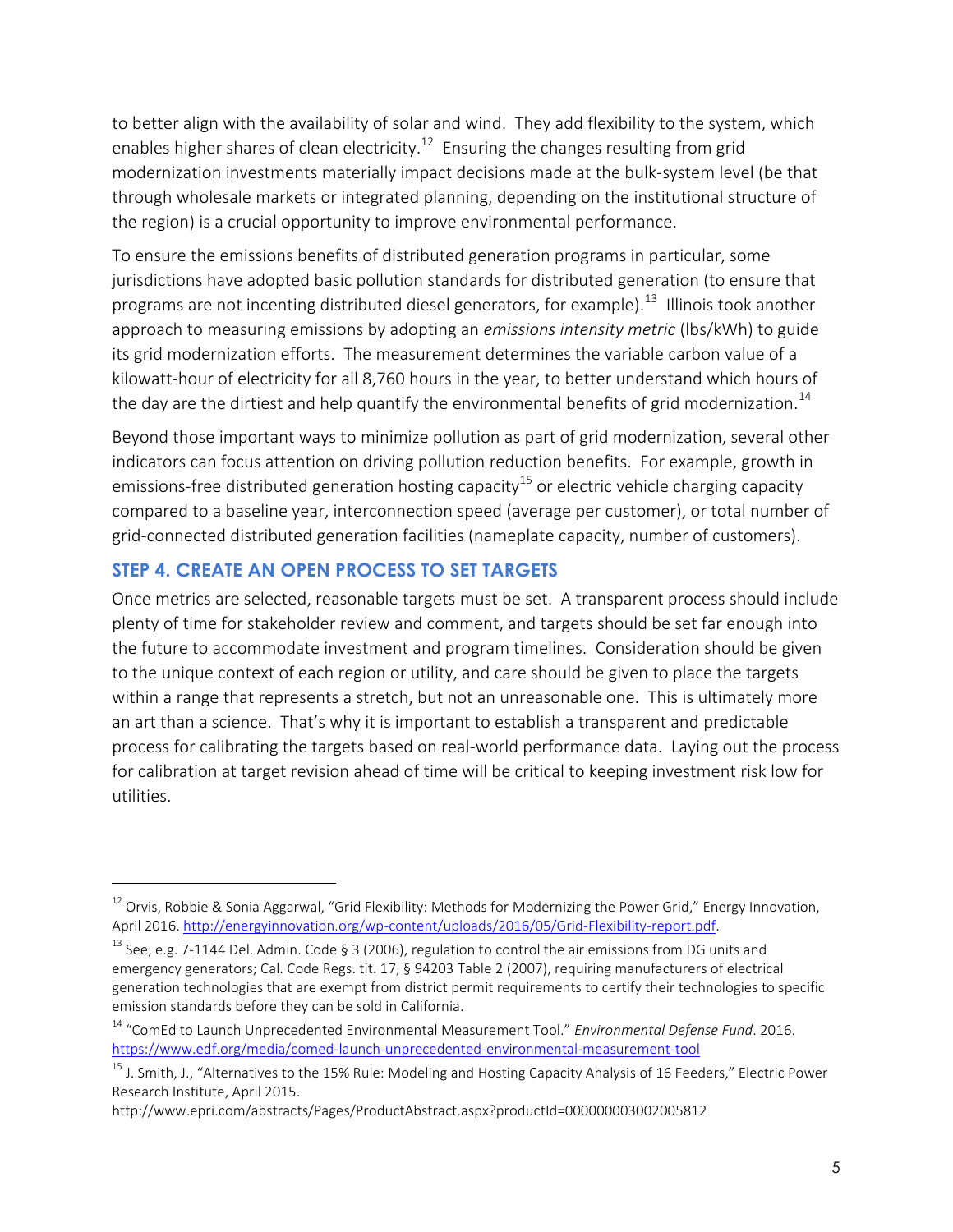Some regions, such as New York, have decided to set targets in individual utility rate cases. Other regions, such as Ontario, have set them through a central process based on benchmarks.<sup>16</sup>

# **STEP 5. CONSIDER TYING UTILITY REVENUE TO PERFORMANCE**

The financial structure of a grid modernization program can impact its chances of success, as well as its overall affordability. Below we suggest some structural ideas to ensure that customers share in the program's economic benefits.

# *Option 1: Conditional rate of return*

 $\overline{a}$ 

Utility regulators may consider conditioning the total allowed rate of return for the full portfolio of grid modernization investments on achieving net benefits for customers, or on performance against the metrics identified above.

The rate of return can require performance as a precondition, or scale with performance, or be a combination of these two approaches. $^{17}$  To weigh these options, policymakers should first consider the utility's investment incentives under the current revenue model<sup>18</sup> before altering the rate of return to align those incentives with the outcomes regulators seek from grid modernization.

For example, a utility might roll out smart meters with the intention of using them to reduce overall costs. But utilities may not be financially motivated to use the full range of smart meter capabilities over time, especially those that avoid the need for future capital investment. For example, utilities may be motivated to use smart meters to automate meter reading (an operational expense traditionally passed through to customers without a profit opportunity for the utility), but not motivated to use them to manage distribution system peak and avoid physical infrastructure upgrades (a capital expense, and thus a traditional opportunity for utility profit).

Assuming the utility gets cost recovery on the smart meters, a conditional return may link the returns on equity normally allowed under traditional regulation to achievement of peak demand reduction. The "precondition" approach would require the utility to demonstrate achievement of these goals before earning the return for shareholders. A scaling approach would increase the return as performance on outcomes improves.

<sup>&</sup>lt;sup>16</sup> Ontario Energy Board, Renewed Regulatory Framework for Electricity Distributors: A Performance-Based Approach, Oct. 18, 2012. For a fuller discussion of benchmarking, see Fenrick, Steve & Lullit Getachew, Econometric Benchmarking of Toronto Hydro's Historical and Projected Total Cost and Reliability Levels, Power System Engineering, Inc., Sept. 19, 2014.

 $17$  See "Financial Rewards and Penalties" discussion in Woolf & Whited, "Utility Performance Incentive Mechanisms: A Handbook for Regulators," at p. 41-50. See generally Aas, D. & M. O'Boyle, "You Get What You Pay for: Moving Toward Value in Utility Compensation, Part 2: Regulatory Alternatives," America's Power Plan, June 2016. [http://americaspowerplan.com/wp-content/uploads/2016/08/2016\\_Aas-OBoyle\\_Reg-Alternatives.pdf.](http://americaspowerplan.com/wp-content/uploads/2016/08/2016_Aas-OBoyle_Reg-Alternatives.pdf)

<sup>&</sup>lt;sup>18</sup> See generally, S. Kihm et al., "You Get What You Pay For: Moving Toward Value in Utility Compensation, Part One – Revenue and Profit." June 2015[. https://www.seventhwave.org/sites/default/files/you-get-what-you-pay-for-part](https://www.seventhwave.org/sites/default/files/you-get-what-you-pay-for-part-one-2015.pdf)[one-2015.pdf.](https://www.seventhwave.org/sites/default/files/you-get-what-you-pay-for-part-one-2015.pdf)